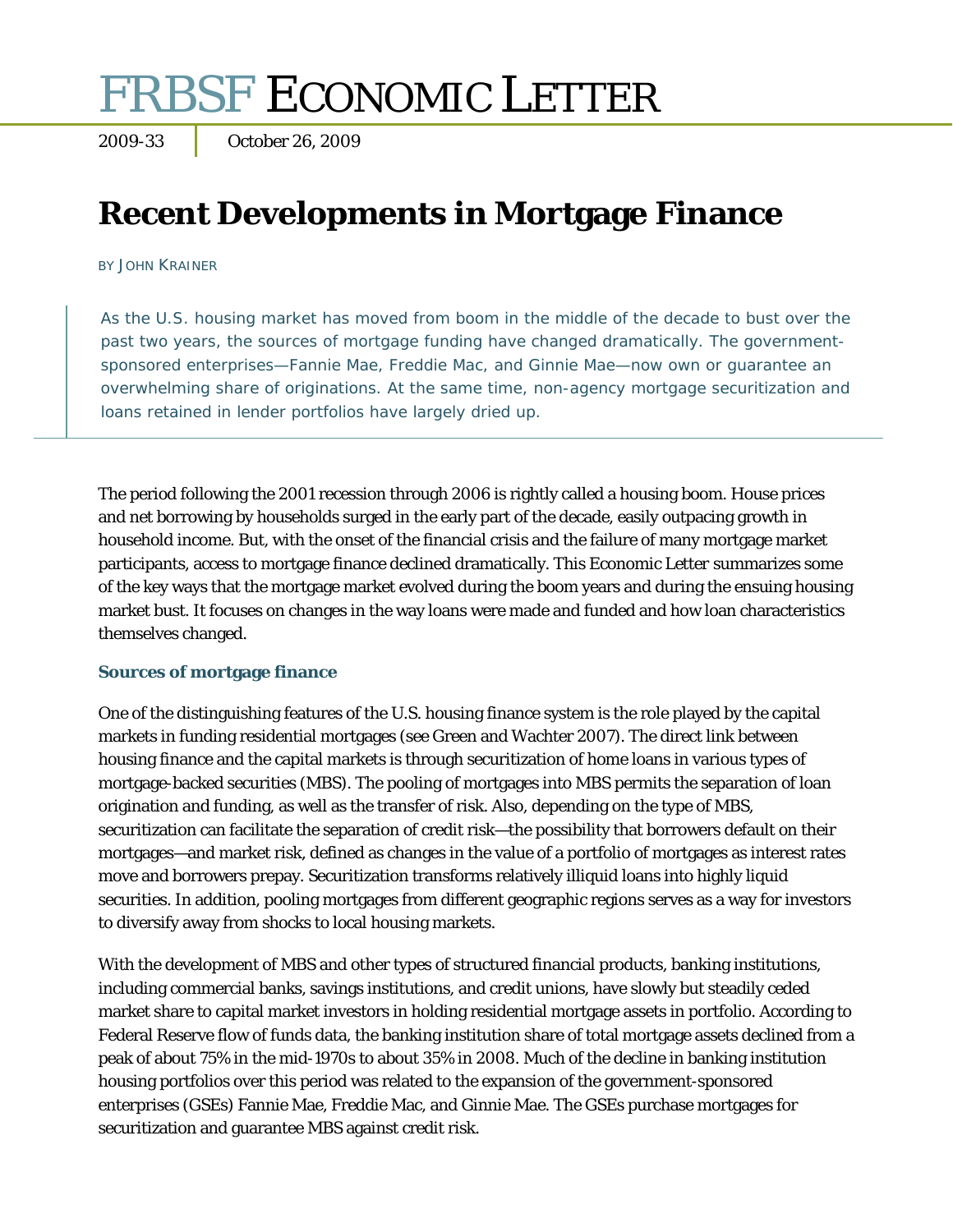Fannie Mae and Freddie Mac require that mortgages conform to certain standards to qualify for securitization. For example, mortgages must meet set size limits and underwriting guidelines. Ginnie Mae guarantees the repayment of principal and interest on MBS backed by federally insured loans, such as Federal Housing Administration (FHA) or Department of Veterans Affairs loans. Unlike Fannie Mae or Freddie Mac, Ginnie Mae is explicitly backed by the U.S. government.

Starting in the late 1990s, the GSEs' near-exclusive hold on residential MBS issuance was challenged by so-called non-agency, or private-label, securities issued by brokerage firms, banks, and even homebuilders. Non-agency securitizations are conceptually very similar to agency securitizations. Lenders sell loans to an arranger, which then packages the loans, creates securities with claims to the cash flows of the loans, and sells the securities to investors (see Bruskin, Sanders, and Sykes 2000). However, in contrast to agency MBS, purchasers of non-agency securities are exposed to credit risk as well as market risk. Also, non-agency securitizations are more complex, involving many specialized parties. In recent years, securities were typically separated into tranches and structured to create different payoffs—more complicated arrangements than typical of agency securitizations. At its peak in late 2007, non-agency securitizations accounted for nearly 20% of outstanding mortgage credit.

An avalanche of research and commentary has examined why non-agency securitization grew so fast during the housing boom. One argument suggests that policymakers were worried that the GSEs were becoming too big and systemically important. These fears led to the imposition of caps on GSE portfolios, giving a boost to alternative sources of mortgage funding as the demand for housing finance boomed. Another story points to the decline in economic and financial market volatility that took place in the 1990s, especially in the first part of the decade. This phenomenon may have led to an increase in lending to previously marginal borrowers—a development that was probably not unique to mortgages but occurred in other asset markets as well.

### **Loans and loan characteristics, then and now**

As noted above, GSE securitization involves loans that conform to size and underwriting guidelines. Mortgages that found their way into private securitizations were nonconforming according to one or

more of these criteria. Differences in the characteristics of GSE and nonagency mortgages are observable in the data collected by LPS Applied Analytics, which tracks loan terms and performance as reported by mortgage servicers. LPS gathers data from nine of the top ten mortgage servicers, accounting for approximately 60% of the total residential mortgage market.

Figure 1 shows some of the important differences between GSE-owned or guaranteed mortgages and mortgages that were securitized through nonagency channels or retained in the original lender's portfolio. The data are from 2006, the peak year for non-

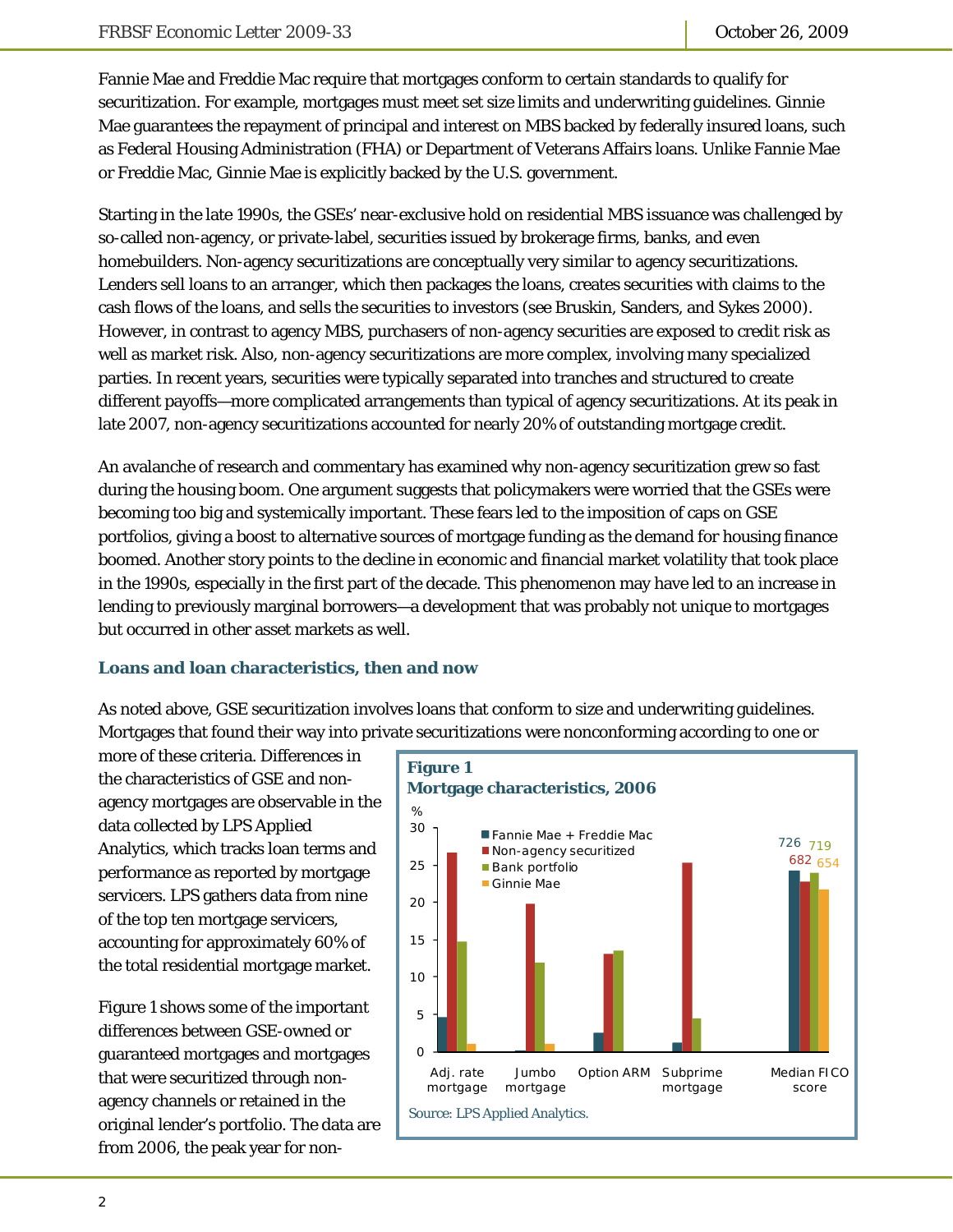agency securitizations. Compared with mortgages purchased by the GSEs, non-agency securitizations were much more likely to involve adjustable-rate mortgages, including option ARMs, to be rated as subprime, and to have less-than-full documentation of borrower income and assets. The median FICO credit score for the non-agency securitizations was about 30 points lower than for the mortgages held or guaranteed by Fannie Mae or Freddie Mac and much closer to the credit scores typically associated with loans guaranteed by Ginnie Mae. Compared with Ginnie Mae, however, the non-agency securitizations tended to involve a much greater share of adjustable-rate mortgages. Indeed, in 2006, non-agency securitizations appear to have gained market share by partially displacing Ginnie Mae's position among borrowers with low credit quality and expanding into the market for jumbo loans, which exceed GSE size limits.

### **Regional patterns in growth of non-agency MBS**

Figure 2 provides regional detail on how mortgage lending funded by nonagency MBS evolved over the decade. The data here are based on two-year changes in loan origination volumes calculated at two points in time: the boom from the first quarter of 2004 through the first quarter of 2006, and the bust from the fourth quarter of 2006 through the fourth quarter of 2008. I include both purchase loans and refinances, as well as first-lien mortgages and second liens on owneroccupied properties.

The figure reveals a suggestive correlation between growth in



mortgage finance and growth in house prices during the boom years. States with the highest proportions of mortgages subject to non-agency securitization tended to experience more pronounced price appreciation. It may have been that lenders and investors expected house prices to continue to rise in these fast-growing states and consequently became relatively less averse to the risk of lending. Indeed, if house prices were expected to keep climbing, default risks on mortgages would be expected to fall, holding all else constant. The reverse story is more controversial, namely that the growth in credit availability spurred by non-agency securitization actually may have helped fuel house price appreciation (see Mian and Sufi 2009.

In the bust period after the boom, house prices have fallen sharply and lending supported by privatelabel securities has greatly diminished. Apparently, the retreat of lenders and investors from the nonconforming segment of the market has less to do with the fundamentals in regional housing markets and more to do with a system-wide shock.

### **Rise and fall of non-agency securitization**

As noted above, the sources of mortgage finance have shifted as the housing market has gone from boom to bust. Figure 3 plots the evolution of these funding sources over the past decade. Fannie Mae and Freddie Mac combined have consistently been the largest players in the market, owning or guaranteeing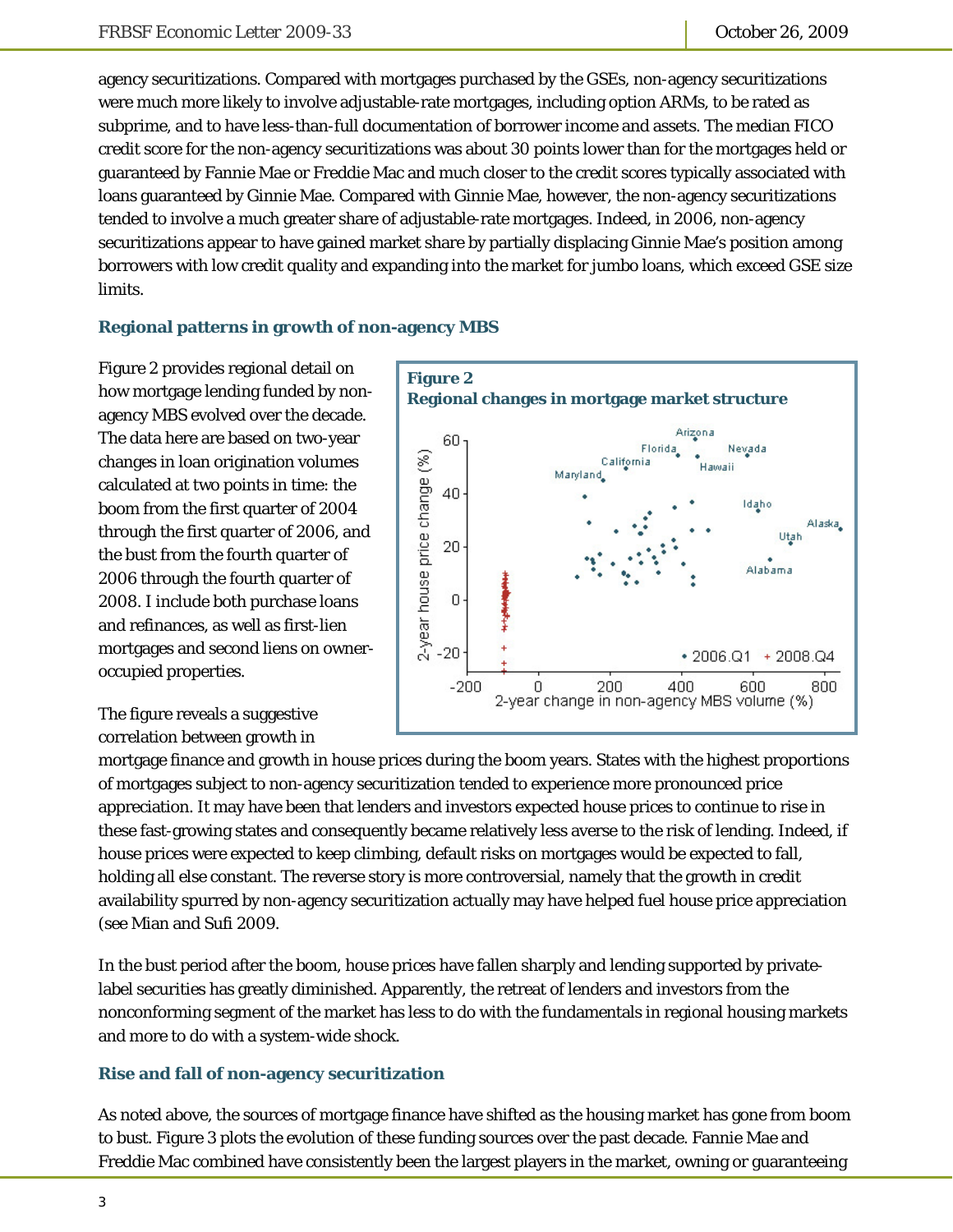about half or more of the mortgages in the sample at any given time. Nonagency securitization peaked in the first quarter of 2006, when it accounted for nearly 40% of new originations. Finally, the share of mortgages retained in the originating institution's portfolio averaged about 15% throughout the boom, but has fallen considerably since.

The most noticeable feature of Figure 3 is the abrupt change in financing patterns beginning in the middle of 2007. This period, of course, marks the onset of the financial crisis and the contraction of nonconforming loan originations. Figure 3 shows dramatic



declines during this time in both non-agency securitization and originations of loans retained in the lending institution's portfolio. In the present day, when Ginnie Mae's activities are included, the three GSEs are providing unprecedented support to the housing market—owning or guaranteeing almost 95% of the new residential mortgage lending.

This shift in mortgage finance has had a profound impact on the types of borrowers receiving loans. In the fourth quarter of 2006, approximately 10% of originations in our sample were labeled by originators as "subprime." For the entire universe of mortgages, subprime loans are estimated to have made up about 20% of originations in 2006. By the first quarter of 2008, the subprime share was effectively zero. Since then, increased FHA lending—identified here by Ginnie Mae's share—has revived this segment of the market. After plummeting in early 2008, the share of borrowers with FICO credit scores lower than 660 has returned to just higher than 20%, the same share as when subprime securitization peaked in 2006.

The collapse of nonconforming loan originations has had a particularly strong impact on the higher end of the market. The share of jumbo mortgages was nearly 9% at the peak in 2006. By the end of 2008, jumbo loans accounted for just 3% of new originations. Meanwhile, in another big shift, option ARMs made up about 6% of originations in the fourth quarter of 2006. By year-end 2008, option ARMs had vanished from the data set.

### **Conclusion**

Mortgage originations have slowed considerably over the past two years. According to Federal Reserve flow of funds data, household net borrowing backed by home mortgages has fallen every quarter since the beginning of 2006, and is now negative for the first time since the 1970s. It is difficult to disentangle the role played by declining demand for mortgages from the declining supply of credit. Lender surveys, such as the Federal Reserve Senior Loan Officer Opinion Survey, have consistently reported that borrower demand has declined over the course of the recession. Credit supply problems, however, still appear to be a major problem affecting the housing market. With the vast majority of current mortgage